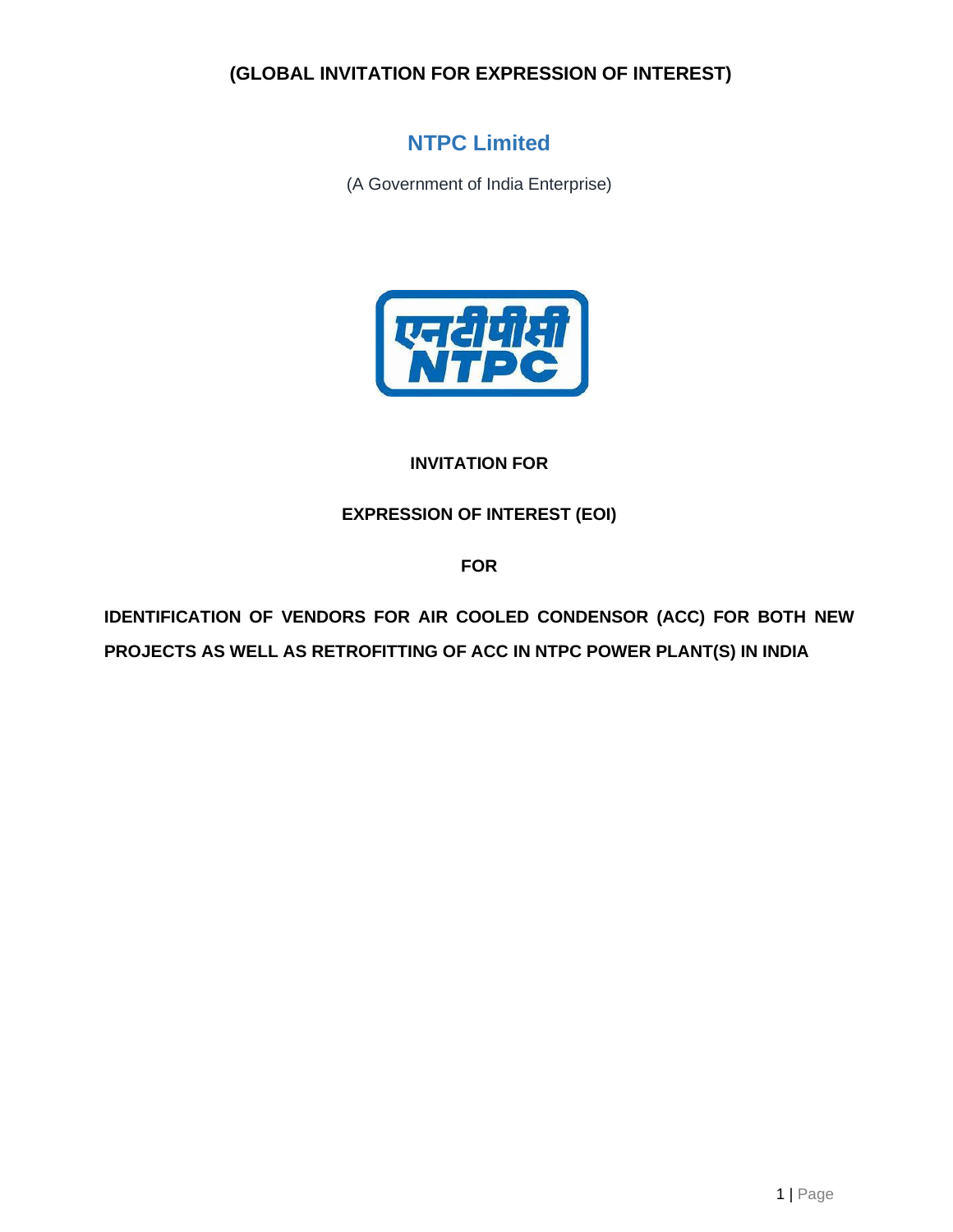#### **DETAILED NOTICE INVITING EXPRESSION OF INTEREST (EOI)**

#### **EOI No.: NTPC/PEM/EOI/11/2022 Date: 21.02.2022**

**NTPC is Inviting an Expression of Interest for Identification of Vendors for Air cooled condenser (ACC) for both new projects as well as retrofitting of ACC in NTPC power plant(s) in India** 

**1.** NTPC Limited (A Government of India Enterprise) intends to carry out project specific study for Air cooled condenser (ACC) for both new projects as well as retrofitting of ACC in its Power Plant. In this regard, NTPC Limited invites Expression of Interest (EOI) for Identification of Vendors (**Hereinafter called APPLICANT**) for Air cooled condenser (ACC) for both new projects as well as retrofitting of ACC in NTPC Power Plant.

*Note: This EOI is to assess available* **vendor base for Air Cooled Condenser (ACC)***. The* **Air-Cooled Condenser (ACC) mayl** *be set up at upcoming NTPC power plant/Retrofit at existing stations based on suitable conditions for ACC. After identifying the APPLICANTs through EOI, their capacity and capability, vendor base shall be prepared.*

**2. Criteria for participation**: The Applicant of the EOI should own the technology for Air Cooled Condenser with single row tubes. Applicant from prior reference countries sharing land border with India needs to be registered as per GoI order regarding public procurement dated 23.07.2020 for participation in tenders.

#### **3. DOWNLOAD AND TIMELINES FOR SUBMISSION OF EOI**

- **a.** Interested APPLICANTs may download the documents of EOI free of cost fro[m](http://www.ntpctender.com/) [www.ntpctender.com](http://www.ntpctender.com/) & https://eprocurentpc.nic.in
- **b. Last date for EOI submission: 07.03.2022**

#### **c. Response Validity : 24 months from Last Date of EOI Submission**

**4.** NTPC encourages submission of EOI in soft copy. For consideration of EOI, APPLICANTs are required to e-mail softcopy, completed in all respect, from its official e- mail ID to below mentioned e-mail ID. If APPLICANTS also wish to submit hard copy of the EOI, the same can be submitted either in person or by registered/ speed post till the last date of submission of EOI to the following address: -

> To: Akhil Agarwal, AGM (PEM-TG & System) Email: akhilagarwal@ntpc.co.in CC to: [apsamal@ntpc.co.in](mailto:apsamal@ntpc.co.in) Project Engineering (Mechanical), NTPC Limited, SRHQ, NTPC Bhavan, Kavadiguda, Secunderabad-500080

**5.** NTPC reserves the right to reject or accept any or all applications,cancel/withdraw the EOI process without assigning any reason whatsoever and in such case, APPLICANT shall not have any claim arising out of such action. NTPC bears no responsibility or liability of any kind in reference to the EOI.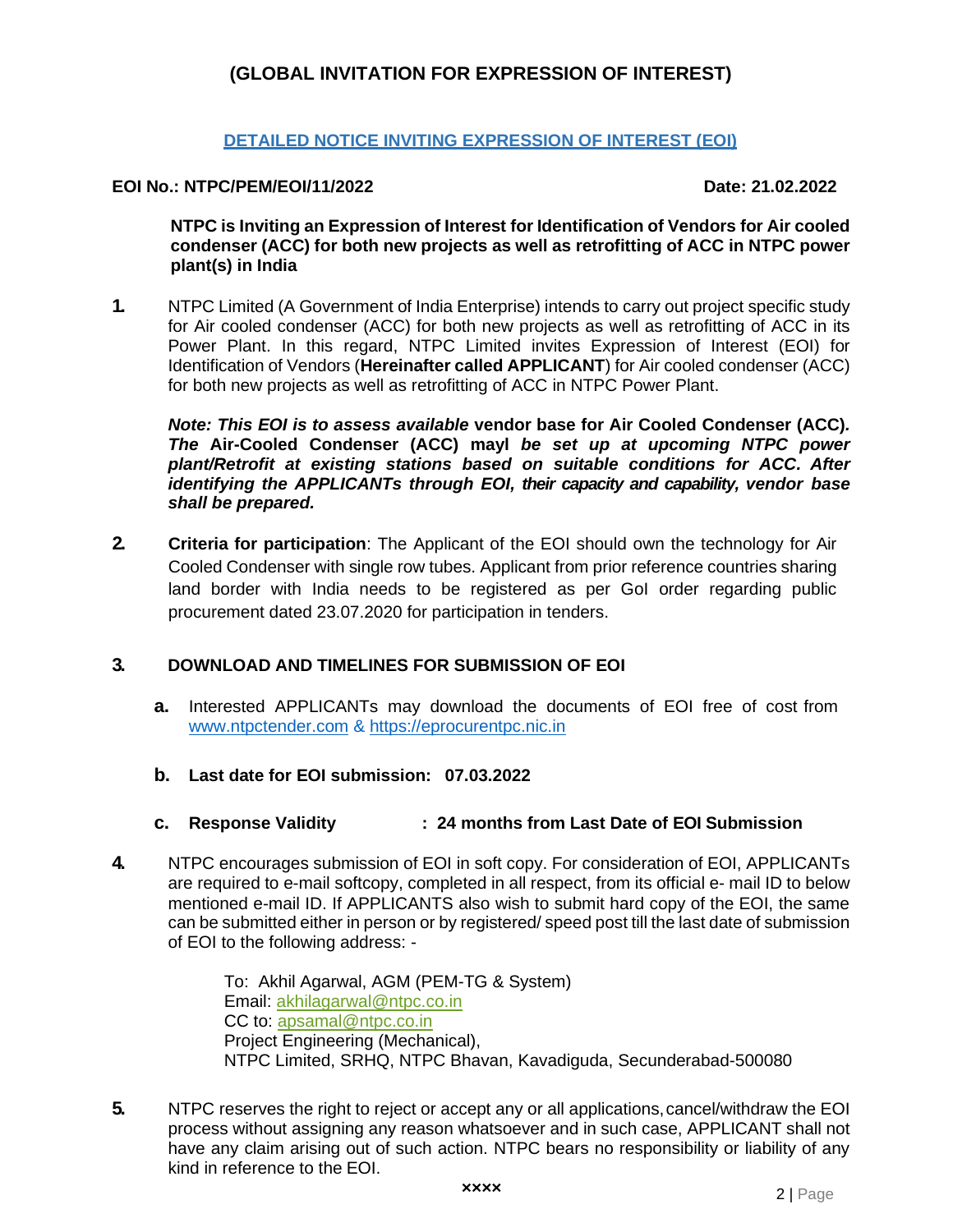# **SECTION-I**

### **INFORMATION TO APPLICANT**

#### **1. INTRODUCTION**

- a) NTPC Limited, a Govt. of India Enterprises, produces around 300 billion units of electricity annually through its cluster of gas, coal, hydro and RE based power stations of more than 67 GW capacity spanning across the country. Further NTPC plans targets RE capacity of 60 GW by 2032.
- b) In thermal power generation industry water is an important input. Consumptive use of water in a thermal generating unit mainly includes requirements of condenser cooling, ash disposal system, cycle make up water, FGD (Flue Gas Desulphurization) system, and Auxiliary cooling systems besides other miscellaneous requirements. Quantum of makeup water required for condenser cooling water system is the highest among all the consumptive requirements of any thermal generating power plant.
- c) In present scenario, many plants are facing issues related to water availability and water is getting scarce commodity day by day. Air cooled condensers are one such alternative in dry cooling technology.
- d) In view of future challenges with respect to availability of water NTPC may carry out project specific study for installation/ retrofitting of Air-Cooled Condenser (ACC) in its power plant.
- e) Typically, water consumption gets reduced by approximately 70% in case of dry cooling compared to water cooling condensers. In view of future challenges with respect to availability of water, NTPC is intending to explore vendor base for both new projects as well as retrofitting of Air-Cooled Condenser (ACC) in its power plant.
- f) Based on response in EOI, vendors capacity and capability, vendor base shall be prepared.

#### **2. INTENT OF THE EXPRESSION OF INTEREST (EOI)**

This EOI is to identify vendors for both new projects as well as retrofitting of Air-Cooled Condenser (ACC) in NTPC power plant(s) in India.

### **3. THE APPLICANTS SHOULD NOTE THAT:**

- a. Language of the responses to EOI or any query/clarifications/correspondences shall be in English only.
- b. For expression of interest, Application Form and Annexures given in Section-II shall be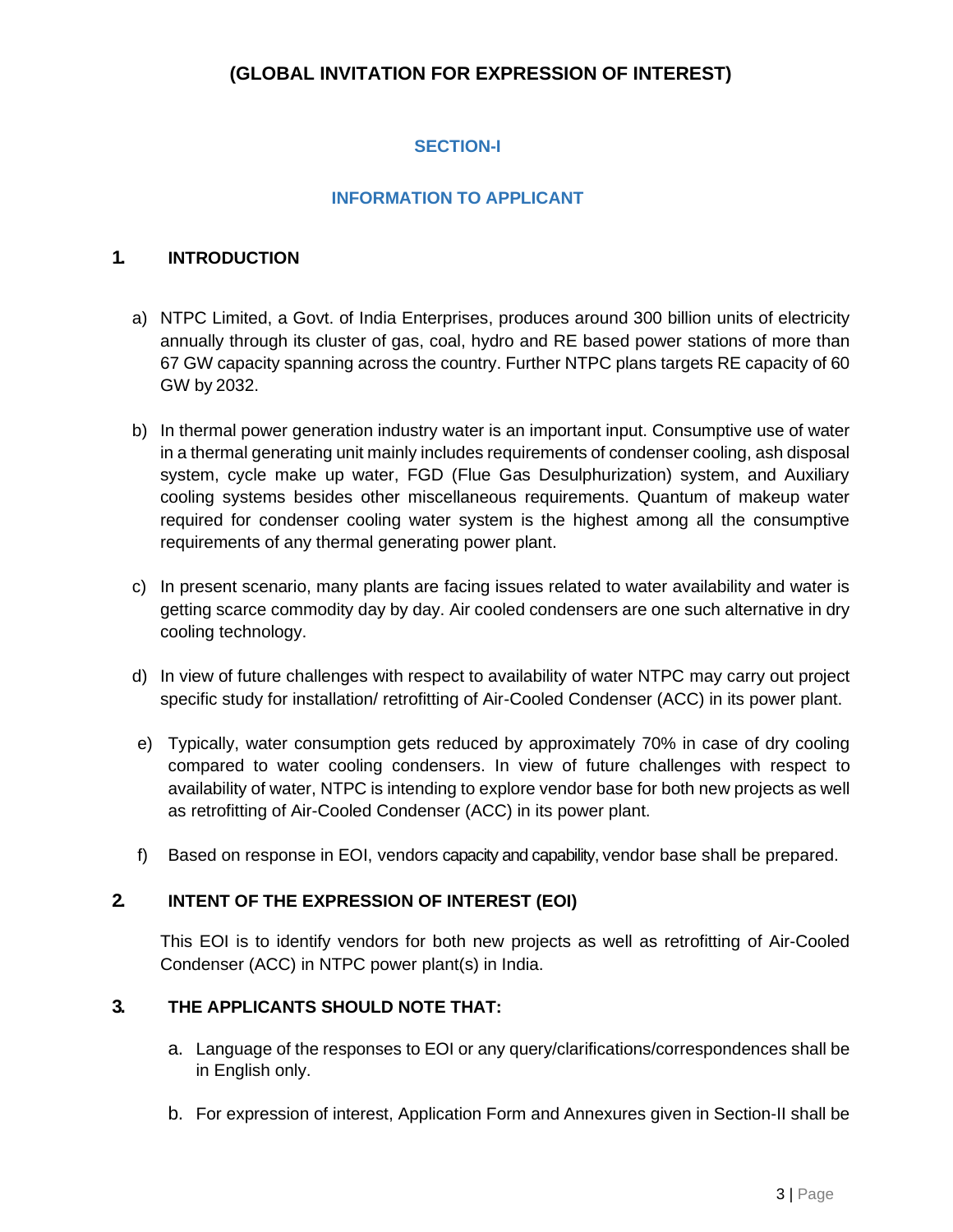duly filled and sent to NTPC by the APPLICANT in soft copy.

- c. Applicants should go through Section-I thoroughly before filling and submitting the application form and annexures in Section-II.
- d. Applicants shall mention the name and contact details of two persons, with complete address, phone number and official email id.
- e. NTPC Ltd. may, at its sole discretion, ask for additional information/ documents and/ or seek clarifications from the Applicant(s) after the Deadline for submission of response, inter alia, for the purpose of removal of inconsistencies or infirmities in their responses.
- **4.** The Applicant of the EOI should own the technology for Air Cooled Condenser with single row tubes.
- **5.** The applicants from prior reference countries sharing land border with India need to be registered as per GoI order regarding public procurement dated 23.07.2020 for participation in tenders.

### **6. ENQUIRIES AND CLARIFICATIONS**

Any clarifications on the EOI may be sought to the following via email:

To: Akhil Agarwal, AGM (PEM-TG & System) Email: akhilagarwal@ntpc.co.in CC to: [apsamal@ntpc.co.in](mailto:apsamal@ntpc.co.in)

### **7. CORRIGENDUM**

At any time before the last date of submission of EOIs, NTPC may, for any reason, whether at its own initiative or in response to a clarification requested by an Applicant, modify the EOI document. The amendment will be posted on the website and will be binding on the Applicants and the Applicant will give due consideration to the same, while they submit their EOIs, and would invariably enclose documents/information, as required, on account of the amendment, as a part of the EOI. NTPC may, at its discretion, extend the deadline for the submission of EOIs.

### **8. VALIDITY OF THE RESPONSES**

The Applicant shall submit the responses which shall remain valid up to twenty-four (24) months after the response Deadline ("Response Validity"). NTPC reserve the right to reject any response, which does not meet the aforementioned validity requirement.

NTPC may solicit the Applicant's consent for an extension of the period of validity of the application. The request and the response in this regard shall be in writing.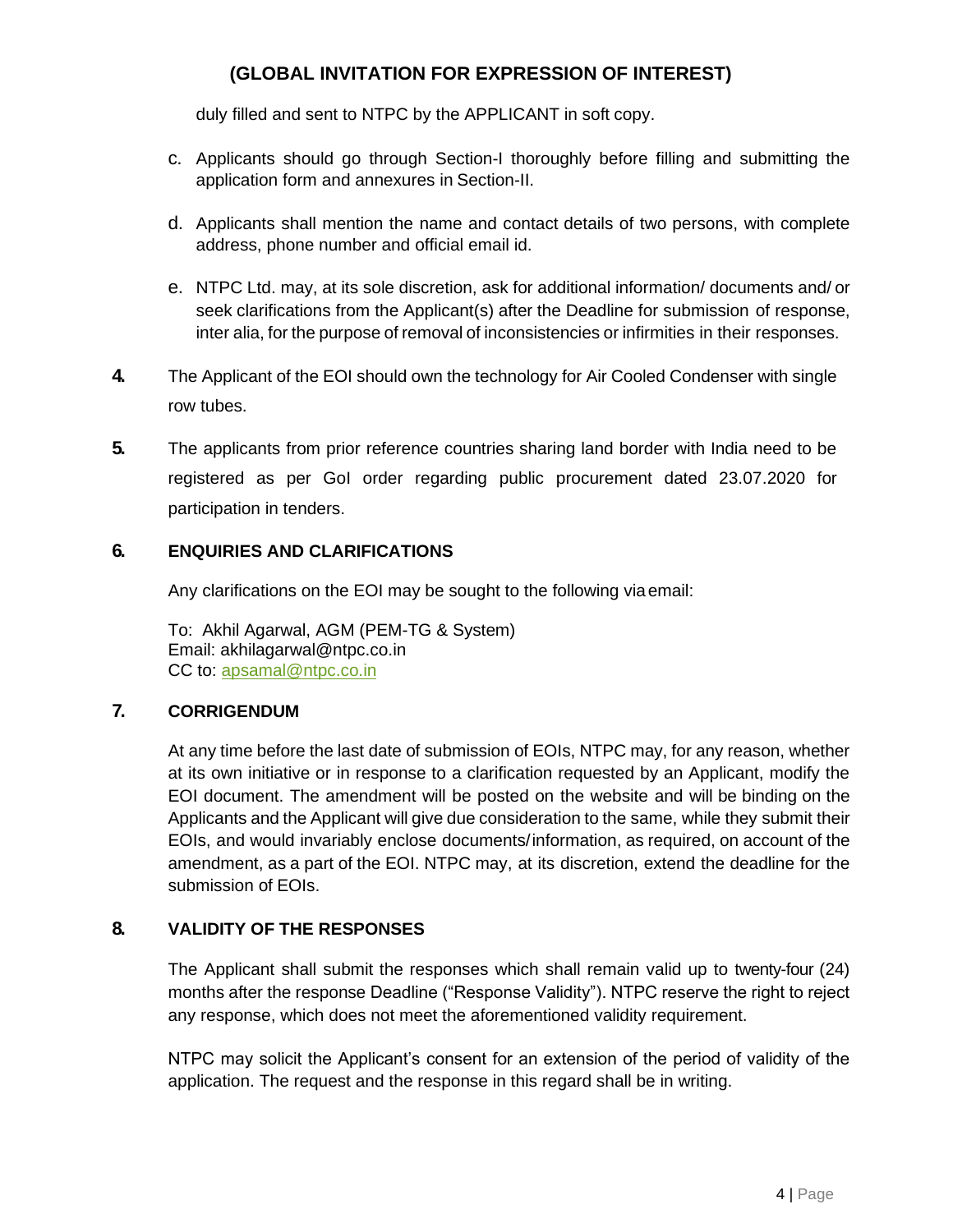#### **9. SUBMISSION OF THE RESPONSE TO EOI**

The responses to the EOI are to be submitted in soft copy via below e-mail format To: akhilagarwal@ntpc.co.in CC to: [apsamal@ntpc.co.in](mailto:apsamal@ntpc.co.in)

#### **Ref. EoI No. Dated**

#### **Submitted to:**

*Name, designation & address of the concerned officer of NTPC*

#### **Submitted by:**

*Name, address & contact no. of the Applicant*

All the pages of the response should be duly stamped and signed by the authorized signatory.The responses to the EOI should be submitted within the Deadline as mentioned in this document.

#### **10. Opening of responses to the EOI**

The responses to the EOI shall be opened as per the time schedule mentioned in Section-I and will be communicated to the Applicants via e- mail. In the event of any of above dates falling on a day which is not a working day or which is a public holiday, the responses shall be opened on the next working day at the same venue and time

#### **11. COSTS AND EXPENSES TOWARDS RESPONSE TO EOI**

The Applicants shall bear all the costs associated with the preparation of the response and participation in discussions and finalization & execution of the documents related with this EOI, regardless of the conduct or outcome of this short-listing/ selection process.

### **12. CONFIDENTIALITY**

The Applicants undertake to hold in confidence this EOI and any document related or pursuant to this EOI and not to disclose the terms and conditions of the transaction contemplated hereby to third parties, except:

- (a)To their professional advisors;
- (b)To their officers, contractors, employees, agents or representatives, financiers, who need to have access to such information for the proper performance of their activities;
- (c) Disclosures required under applicable Law, without the prior written consent of the other parties of the concerned agreements.

Provided that the Applicant(s) agrees and acknowledges that NTPC may at any time, disclose the terms and conditions of this EOI and any document related or pursuant to this EOI to any person, to the extent stipulated under the applicable Law.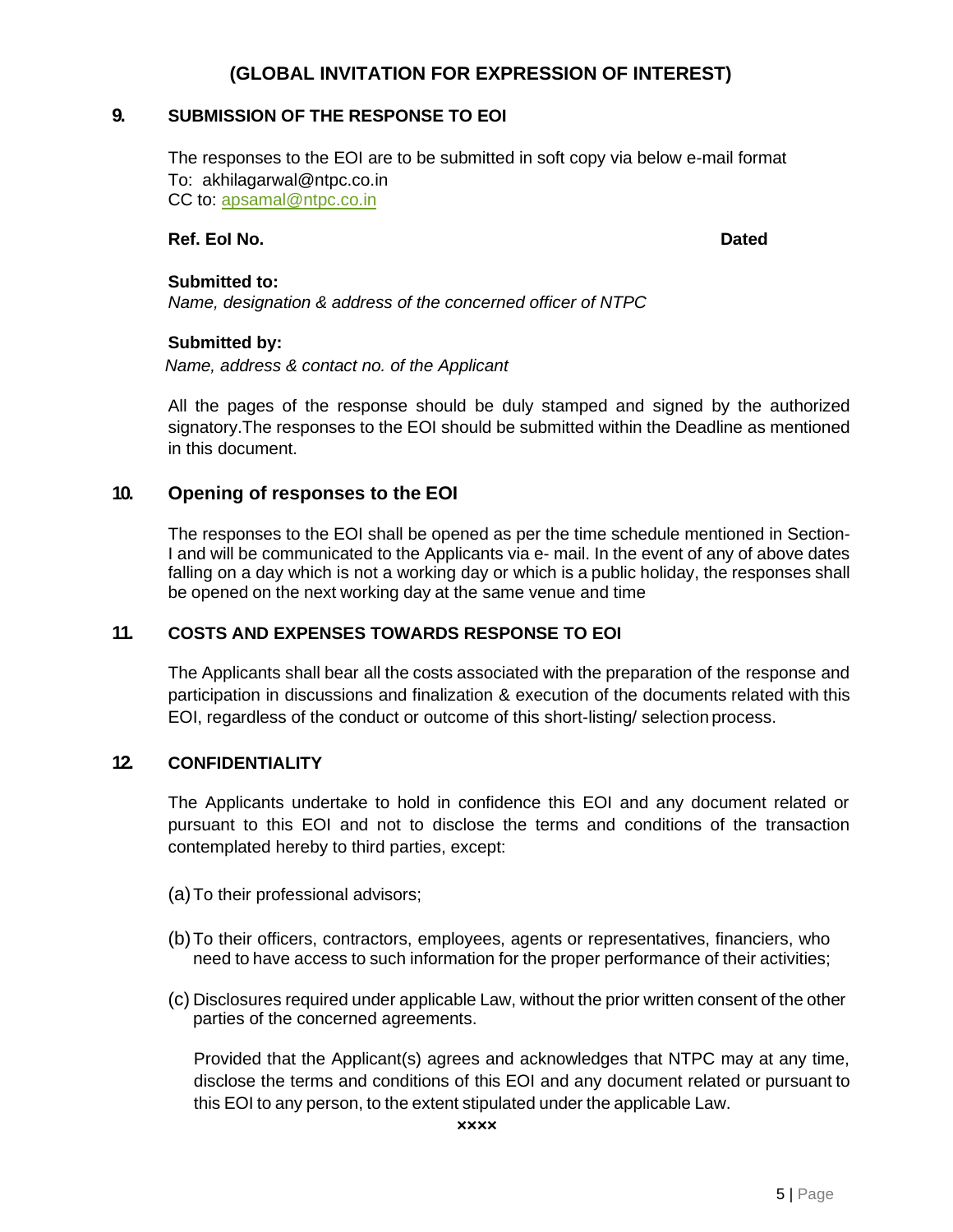**SECTION-II**

**APPLICATION FORM & ANNEXURES**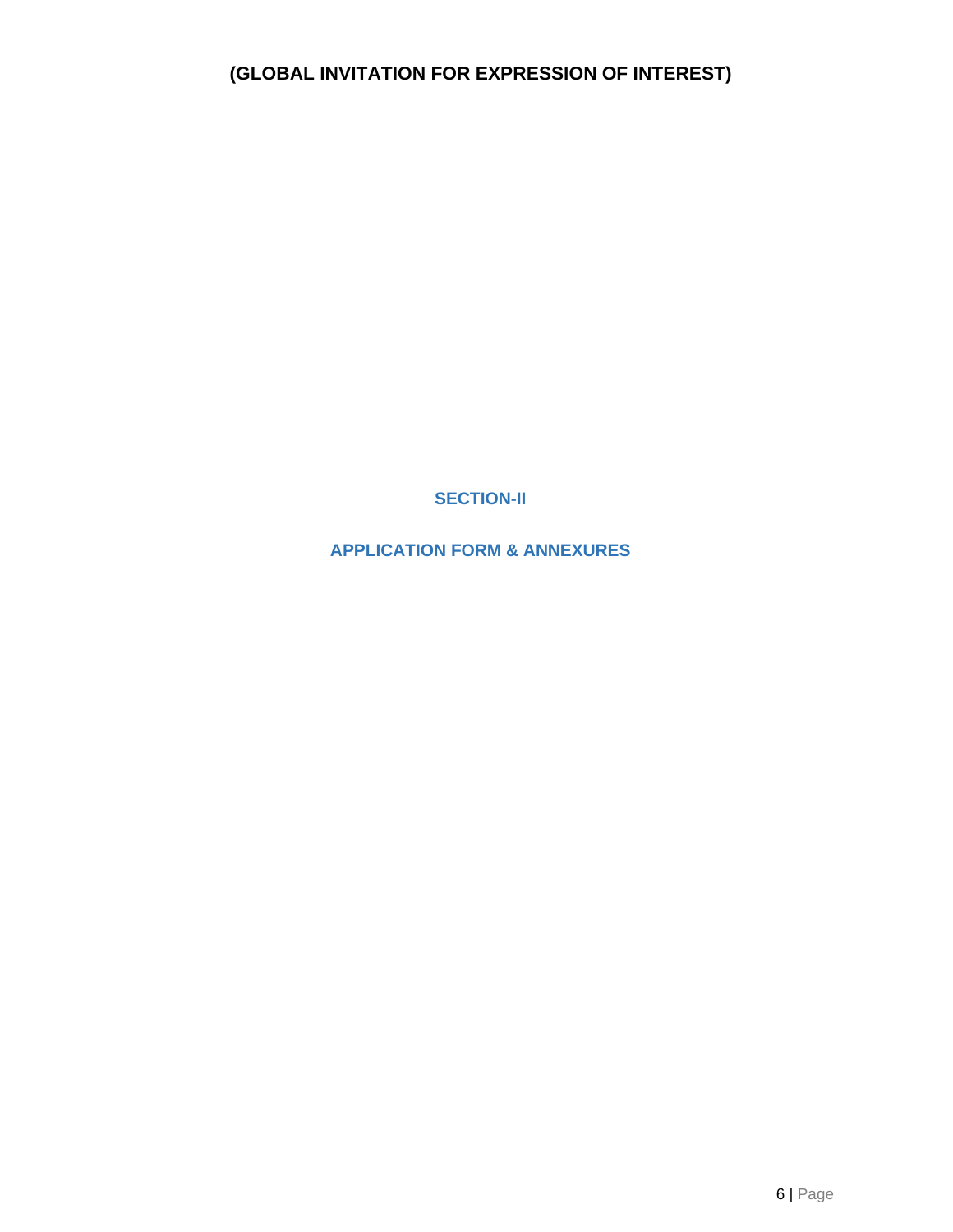### **Annexure-1**

### **FORMAT FOR COVERING LETTER CUM UNDERTAKING**

(The covering letter should be on the Letter Head of the Applicant)

Date: Place:

To,

Akhil Agarwal, AGM (PEM-TG & System) Project Engineering (Mechanical), NTPC Limited, SRHQ, NTPC Bhavan, Kavadiguda, Secunderabad-500080

### **Subject: INVITATION FOR EXPRESSION OF INTEREST FOR IDENTIFICATION OF VENDORS FOR BOTH NEW PROJECTS AS WELL AS RETROFITTING OF AIR-COOLED CONDENSER (ACC) IN NTPC POWER PLANT(S) IN INDIA**

#### **Ref.: EOI No. NTPC/PEM/EOI/11/2022, dated 21.02.2022**

Dear Sir,

We, the undersigned ……. [insert name of the "Applicant"] having read, examined and understood in detail the **(INVITATION FOR EXPRESSION OF INTEREST).**

We confirm that neither we nor any of our Parent Company/ Affiliate/ Ultimate Parent Company has submitted response other than this response directly or indirectly in response to the aforesaid EOI.

- 1. We give our unconditional acceptance to theEOI, issued by NTPC, as amended. In token of our acceptance to the EOI, the same have been signed & stamped by us and enclosed to the response. We hereby confirm that the provisions of the EOI shall be binding on us.
- 2. We have submitted our response strictly as per provisions and formats of the EOI, without any deviations, conditions and without mentioning any assumptions or notes.
- 3. We hereby unconditionally and irrevocably agree and accept that the decision made by NTPC in respect of any matter regarding or arising out of the EOI shall be binding on us. We hereby expressly waive any and all claims in respect of EOI process. We confirm that there are no litigations or disputes against us, which materially affect our ability to participate or function under the obligations with regard to EOI.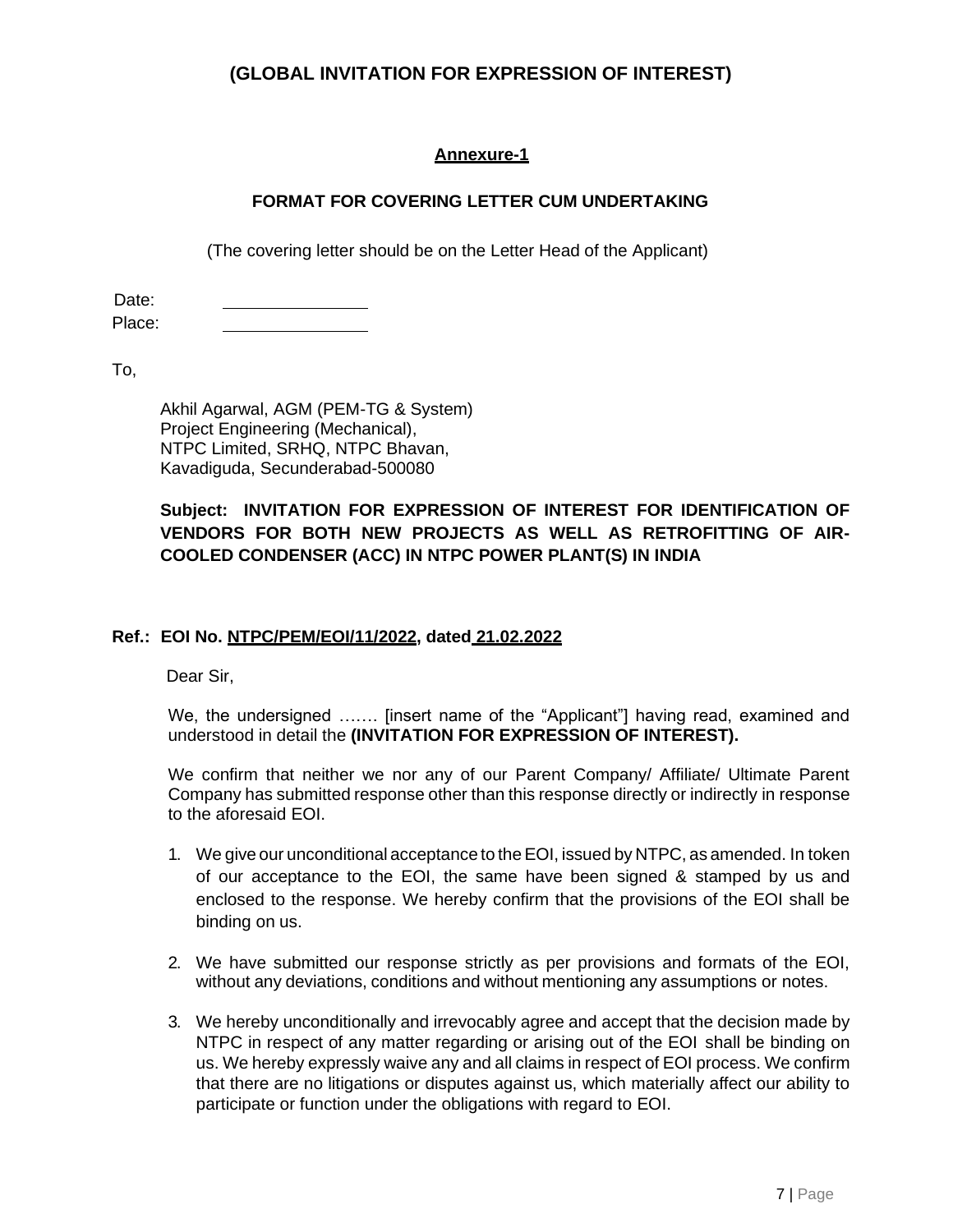- 4. Details of the contact person are furnished as below: Name: Designation: Address: Contact numbers: email id:
- 5. We are enclosing herewith the entire response containing duly signed formats in electronic format sent via email to: ------------------------ as per the EOI for consideration.
- 6. It is confirmed that our response is consistent with all the requirements of submission as stated in the EOI and subsequent communications from NTPC, if any.
- 7. The information submitted in our response is complete, strictly as per the requirements stipulated in the EOI and is correct to the best of our knowledge and understanding. We would be solely responsible for any errors or omissions in our response.
- 8. We confirm that all the terms and conditions of our response are valid for acceptance for a period of twenty four (24) months from the response Deadline.

We remain,

Yours sincerely

(Name, Designation and Signature of Authorized Person)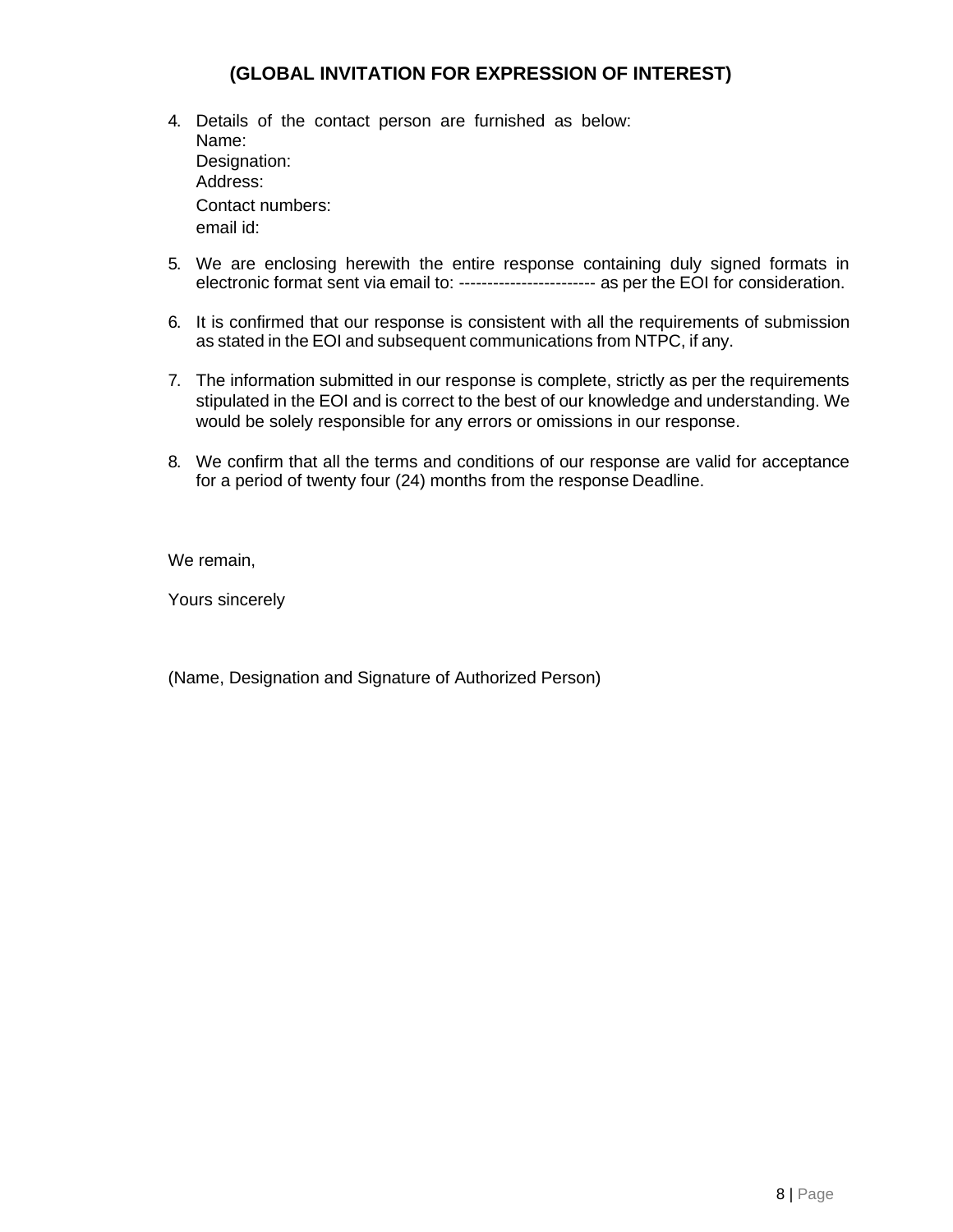# **Annexure-2**

### **GENERAL INFORMATION TO BE SUBMITTED BY APPLICANT**

- 1. Name of Applicant Company:
- 2. Legal status of the Applicant Company:
- 3. Brief description of the Company including details of its business groups/subsidiaries/ affiliates:
- 4. Date of Incorporation:
- 5. Date of Commencement of Business:
- 6. Share holding details:
- 7. Full address including Telephone nos. / Fax nos.:
	- a. Registered Office:
	- b. Head Office:
	- c. Address for communication:
	- d. Contact Details:
	- e. Office Address in India, if any:
- 8. Existing commercial/ demonstration facilities locations, capacity
- 9. Documents to be enclosed:

**Technical Credentials** – Proof of technology ownership for Single Row Tube Design, Relevant Product/System catalogues/ technical details, capacity and other technical details of demonstration facility, Engineering strengths, collaborations/tie-ups with manufacturer (if applicable), quality accreditations, etc.

**Financial Credentials** – Copies of Audited Financial statements (Annual Reports) for last 3 years.

10. Any other documents considered relevant.

(Sign & Company Seal) Authorized signatory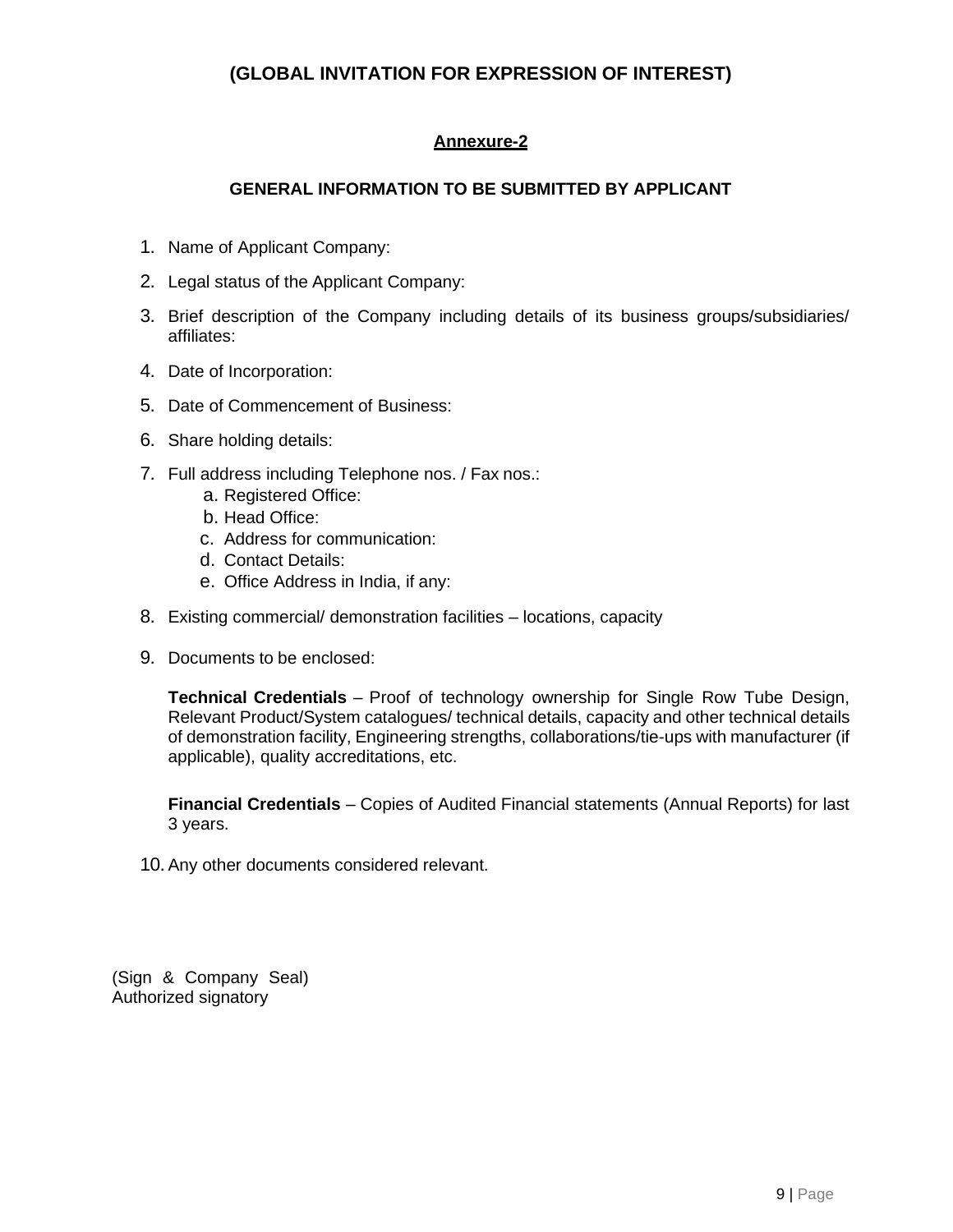# **Annexure-3**

### **TECHNOCOMMERCIAL INFORMATION TO BE SUBMITTED BY APPLICANT**

#### **Essential Information:**

- 1. Capacity and location of ACC installed/ to be installed/ under execution.
- 2. Customer details and numbers of units installed/ to be installed/ under execution.
- 3. Key parameters of the ACC installed/ to be installed/ under execution:
	- a. Rated capacity of Power Plant and Steam turbine capacity in MW
	- b. Steam parameters at inlet to steam turbine (Pressure/Temperature)
	- c. Steam flow handled by ACC in TPH
	- d. Condenser back pressure in mm of HgC
	- e. Design ambient air temperature in DegC
	- f. Type of frame ('A' frame or 'W' frame)
	- g. Type of tube (SRC or MRC)
	- h. Material of tube
	- i. Designed by
	- j. Manufactured by
	- k. Date of commissioning
	- l. Modularity aspect
	- m. Geography of location required for setting up of project
	- n. Any other special or unique feature of technology
- 4. Dimension and foot print of ACC
- 5. Timelines for execution of ACC

#### **Desirable Information:**

- 1. Details of Engineering/design capabilities. Any reference project with the above design
- 2. Manufacturing capabilities
- 3. If manufacturing capability is not owned by self, what is the tie up (if any) for manufacturing of ACC.
- 4. Are you eager to take the complete responsibility of ACC performance?
- 5. Brief description on "How the APPLICANT wants to participate in future tenders (if any)".